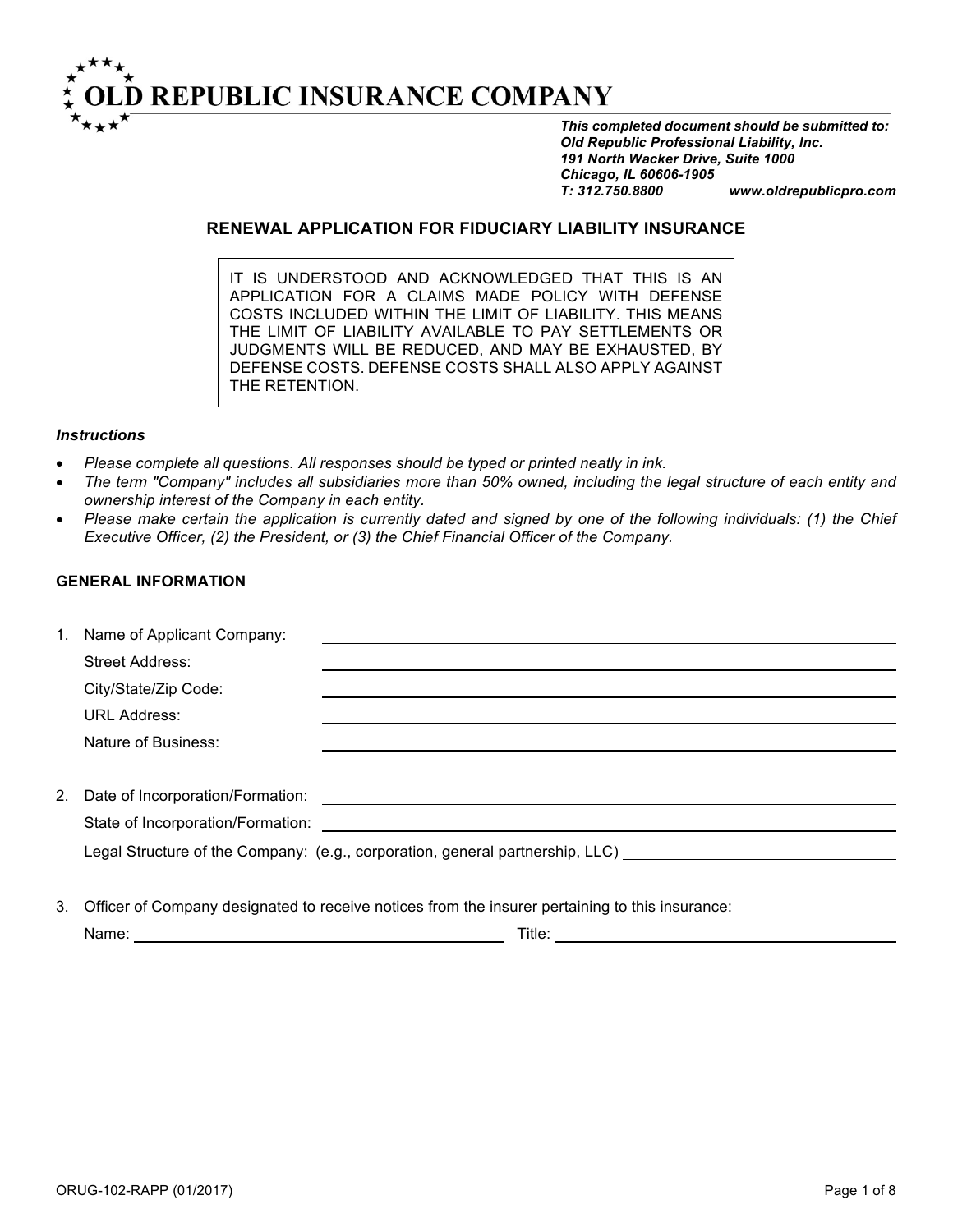## **CURRENT INSURANCE INFORMATION**

4. Please provide the following information on current and requested coverage:

|                                                           | <b>Current Limits</b>      | Limits<br>Requested        | Current<br>Retention      | <b>Policy Period</b> | <b>Current Insurer</b> |
|-----------------------------------------------------------|----------------------------|----------------------------|---------------------------|----------------------|------------------------|
| <b>Fiduciary Liability</b>                                | $\boldsymbol{\mathsf{\$}}$ | \$                         | \$                        | to                   |                        |
| Directors and Officers<br>Liability Insurance (D&O)       | $\boldsymbol{\mathsf{S}}$  | $\boldsymbol{\mathsf{\$}}$ | $\boldsymbol{\mathsf{S}}$ | to                   |                        |
| <b>Employment Practices</b><br>Liaiblity Insurance (EPLI) | $$\mathbb{S}$$             | $\boldsymbol{\mathsf{\$}}$ | $\boldsymbol{\$}$         | to                   |                        |

5. Are the current limits of liability noted in Question 4. above part of a shared aggregate limit of liability?. ( ) Yes ( ) No *If "Yes," please attach full details on shared limits of liability purchased across all included coverage lines.*

### **COMPANY FINANCIAL INFORMATION**

*Please attach copies of the latest consolidated financial statements and annual reports.*

6. Scope of Financial Statement preparation (*check one*): Internally produced [ ] Compilation [ ]

| Compilation | ΙI           |
|-------------|--------------|
| Review      | $\Box$       |
| Audit       | ΙI           |
| None        | $\mathsf{L}$ |

7. Additional financial information (Please skip this question if providing audited financial statements):

|                | <b>CURRENT FISCAL YEAR</b> | <b>PRIOR FISCAL YEAR</b> |
|----------------|----------------------------|--------------------------|
|                |                            |                          |
| Current assets |                            |                          |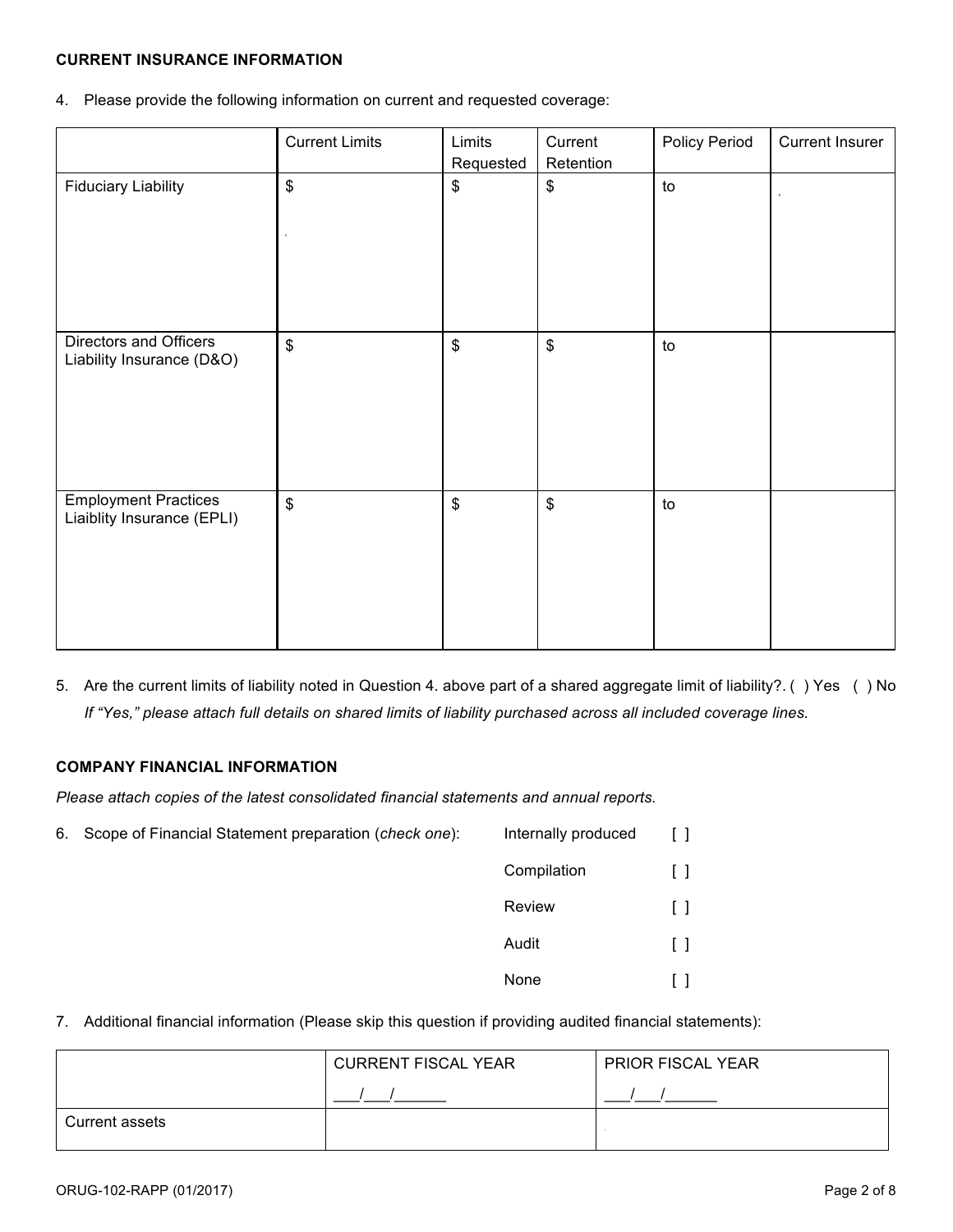| Total assets                        | $\sim$ |
|-------------------------------------|--------|
| <b>Current liabilities</b>          | $\sim$ |
| <b>Total liabilities</b>            |        |
| Long-term debt                      |        |
| Revenue                             |        |
| Net income                          |        |
| Retained earnings/deficit           |        |
| Cash flow from operating activities |        |

8. During the past twelve (12) months has:

| (c) the Company completed any reorganization or arrangment with creditors under federal                          |  |
|------------------------------------------------------------------------------------------------------------------|--|
|                                                                                                                  |  |
| (d) any auditor stated there are material weaknesses in the Company's systems of internal controls? () Yes () No |  |
|                                                                                                                  |  |
| If Yes to any of the above, please attach full details.                                                          |  |

| 9. Is the Company currently anticipating any of the events described in Question 8. above over the next |  |
|---------------------------------------------------------------------------------------------------------|--|
|                                                                                                         |  |

*If "Yes," please attach full details*.

## **FIDUCIARY LIABILITY RISK INFORMATION**

# **PLAN ADMINISTRATION**

10. Please provide the following information for each Plan of the Applicant:

| Plan Name          | Type of Plan* | Total Plan<br>$Assets(\text{\$})$<br>(Current Year) | Annual<br>Contributions<br>(Latest Fiscal YE)                                                                                                                                                                                                                                                                                                 | Number of<br><b>Participants</b> | Plan<br>Status** | (DB Plans Only)<br>What is the<br>current funded %<br>under the Pension<br>Protection Act?<br>Indicate if "at risk" |
|--------------------|---------------|-----------------------------------------------------|-----------------------------------------------------------------------------------------------------------------------------------------------------------------------------------------------------------------------------------------------------------------------------------------------------------------------------------------------|----------------------------------|------------------|---------------------------------------------------------------------------------------------------------------------|
|                    |               |                                                     |                                                                                                                                                                                                                                                                                                                                               |                                  |                  |                                                                                                                     |
|                    |               |                                                     |                                                                                                                                                                                                                                                                                                                                               |                                  |                  |                                                                                                                     |
| of the transaction |               |                                                     | *Type of Plan: Defined Benefit (DB); Defined Contributions (DC); ***Employee Stock Ownership Plan (ESOP); Self-<br>Funded Welfare Benefit Plan (SWBP); Excess Benefit or Top Hat (EB); Other (O) - Attach Explanation<br>**Plan Status: Active (A); Frozen (F); Sold (S); Terminated (T) – For Frozen or Sold Plans, please indicate the date |                                  |                  |                                                                                                                     |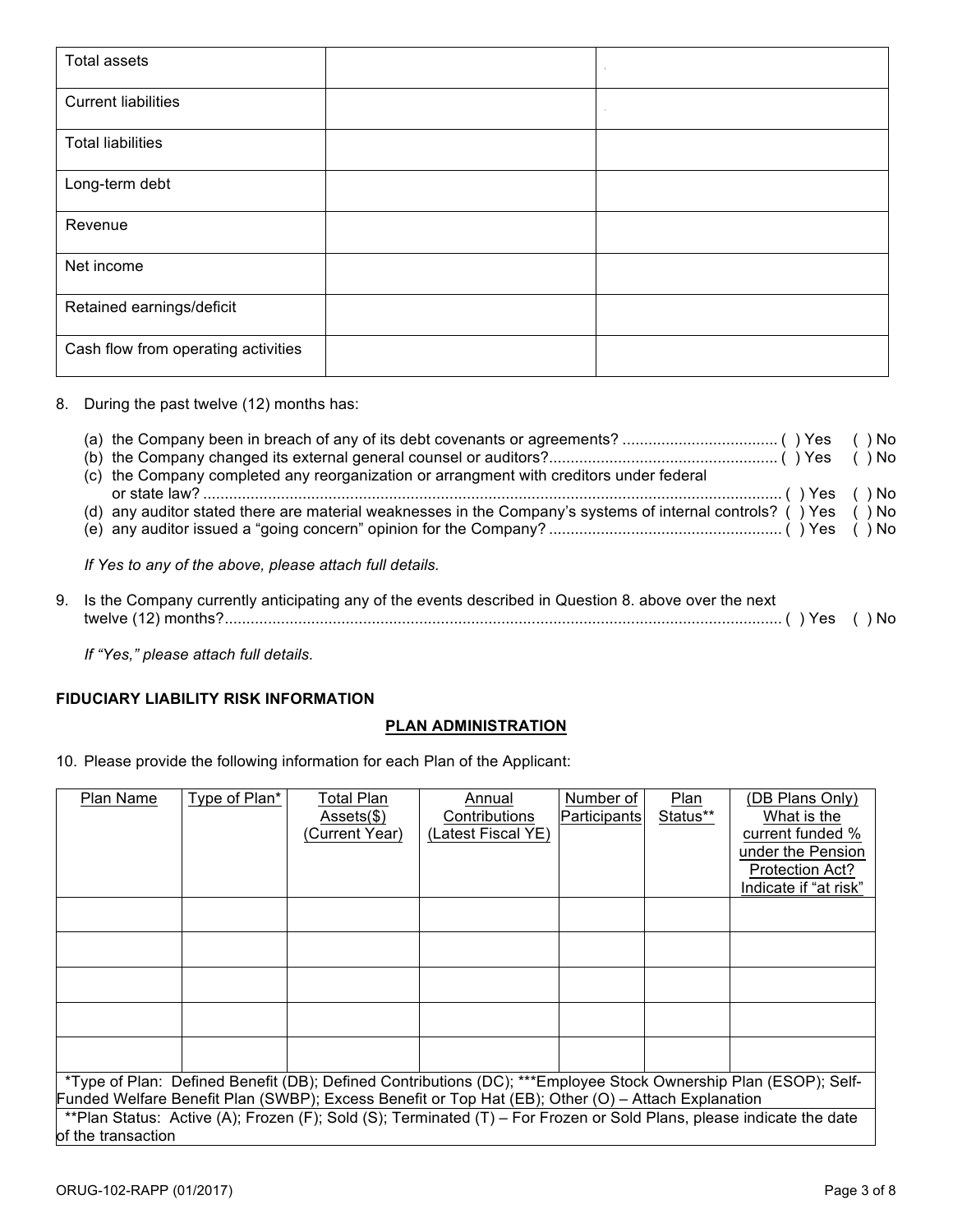**\*\*\*Please note, if any plan is an ESOP or if any DC plan holds employer securities, then the Employer Securities Supplemental Questions on page 5. of this application should be completed.** 

| 11. Please provide the name(s) of the following advisors for the Applicant's Plans:                                                                                                                                                                            |
|----------------------------------------------------------------------------------------------------------------------------------------------------------------------------------------------------------------------------------------------------------------|
| Trustee:                                                                                                                                                                                                                                                       |
| Consultant/Actuary:                                                                                                                                                                                                                                            |
| Investment Manager:<br>,我们也不能在这里的时候,我们也不能在这里的时候,我们也不能在这里的时候,我们也不能会在这里的时候,我们也不能会在这里的时候,我们也不能会在这里的时候,我们也不                                                                                                                                                        |
| Plan Administrator:                                                                                                                                                                                                                                            |
| CPA:                                                                                                                                                                                                                                                           |
| Legal Counsel:                                                                                                                                                                                                                                                 |
| If there have been any changes in the above advisors in the last twelve (12) months, please provide details.                                                                                                                                                   |
| 12. If there is no independent investment manager with respect to any Plan, who is responsible for making the investment<br>decision?<br><u> 1989 - Johann Harry Barn, mars and de Branch and de Branch and de Branch and de Branch and de Branch and de B</u> |
| 13. Is there a written procedure that is followed to assess the reasonableness of investment management,<br>consulting or other fees charged to or paid by the Plans, including a procedure to assess fees related                                             |
| If "No," please provide details.                                                                                                                                                                                                                               |
| 14. Do you follow a written procedure to determine the reasonableness of all Plan fees, including revenue                                                                                                                                                      |
| If "No," please provide details.                                                                                                                                                                                                                               |
| <b>PLAN CHANGES</b>                                                                                                                                                                                                                                            |
|                                                                                                                                                                                                                                                                |
| If "Yes," please provide a detailed explanation.                                                                                                                                                                                                               |
| 16. Have there been any freezing of Plans or Plan terminations during the last twelve (12) months? () Yes () No                                                                                                                                                |
| If "Yes," please provide a detailed explanation including whether annuities were purchased and if so, from whom.                                                                                                                                               |
| 17. Does the Company plan to freeze, terminate, merge or restructure any Plan in the next twelve (12)                                                                                                                                                          |
| If "Yes," please provide a detailed explanation.                                                                                                                                                                                                               |

### **COMPLIANCE**

| 18. Does each Plan conform to the standards of eligibility, participation, vesting, funding and other |  |
|-------------------------------------------------------------------------------------------------------|--|
|                                                                                                       |  |

*If "No," please provide a detailed explanation.*

19. Have the Plans been reviewed within the last twelve (12) months to assure that there are no violations of prohibited transactions and party-in-interest rules? .............................................................. ( ) Yes ( ) No

*If "No," please provide a detailed explanation.*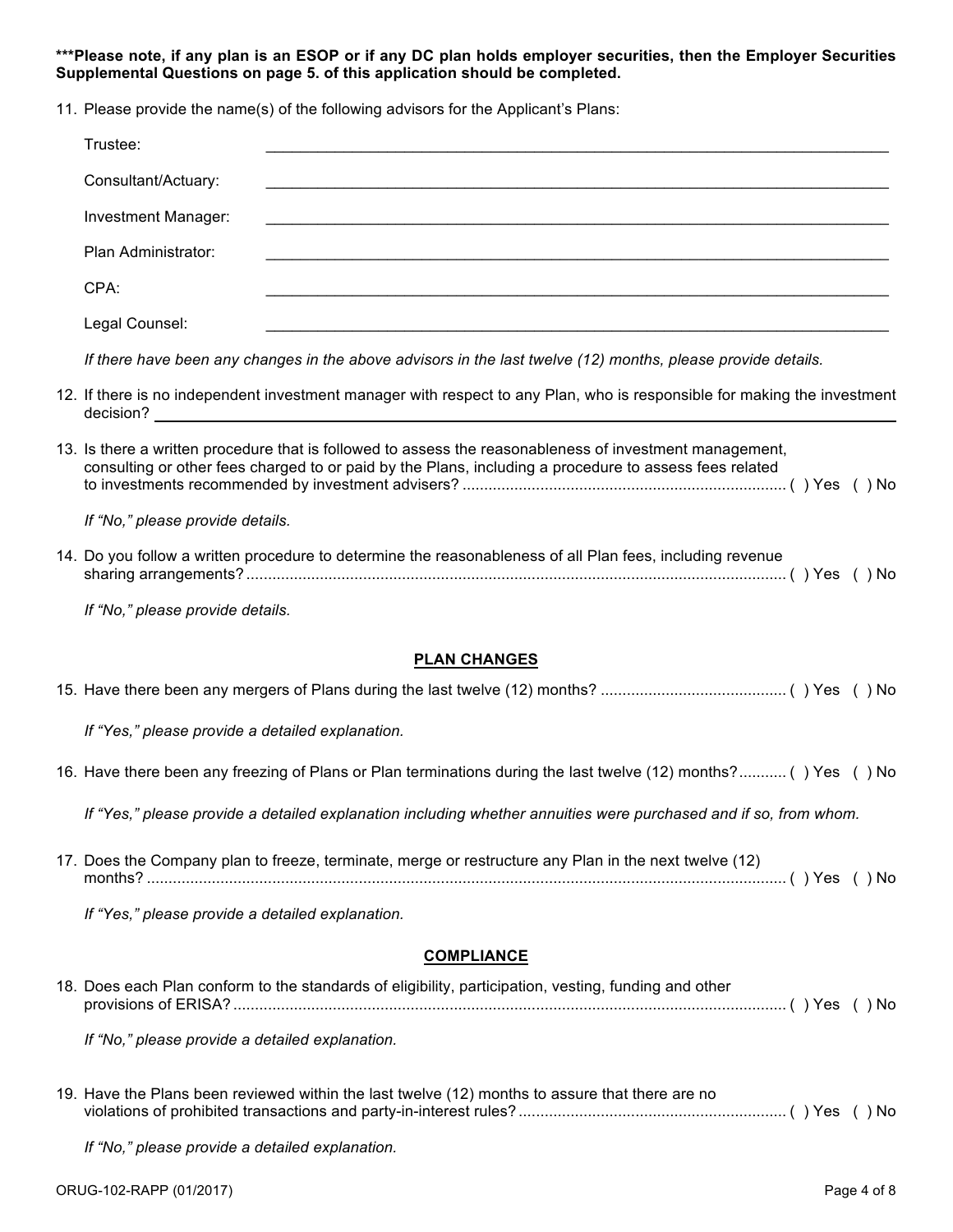| <b>PRIOR KNOWLEDGE</b> |                                                                                                                   |  |  |
|------------------------|-------------------------------------------------------------------------------------------------------------------|--|--|
|                        | If "Yes," please provide a detailed explanation.                                                                  |  |  |
|                        | 22. Has any Plan experienced an event reportable to the Pension Benefit Guarantee Corporation (PBGC)?             |  |  |
|                        | If "Yes," please provide a detailed explanation.                                                                  |  |  |
|                        | 21. Are there any outstanding or delinguent Plan contributions or plan loans, leases or debt obligations          |  |  |
|                        | If "No," please provide a detailed explanation.                                                                   |  |  |
|                        | 20. Has an actuary certified within the last twelve (12) months that each Plan is adequately funded? () Yes () No |  |  |

# **PRIOR KNOWLEDGE FOR INCREASED LIMIT OF LIABILITY**

| 23. If requesting an increased limit of liability than expiring, please answer the following question: Solely |  |
|---------------------------------------------------------------------------------------------------------------|--|
| with respect to any increased limit of liability requested, does any person or entity for whom this           |  |
| insurance is intended have any knowledge or information of any actual or alleged act, error, omission,        |  |
| fact or circumstance which may reasonably be expected to give rise to a claim that would fall within the      |  |
|                                                                                                               |  |

### *If Yes, please attach full details.*

**Please note that solely with respect to any portion of the limit of liability that exceeds the limit of liability in the expiring policy, no coverage will be afforded under the proposed policy for any claim arising out of any actual or alleged act, error, omission, fact or circumstance disclosed or required to be disclosed in response to question 23. under the PRIOR KNOWLEDGE FOR INCREASED LIMIT OF LIABILITY section of this application.**

# **EMPLOYER SECURITIES SUPPLEMENTAL QUESTIONS**

Please complete only if any plan is an Employee Stock Ownership Plan (ESOP) or if any other defined contribution plan invests in employer securities.

 $\mathcal{L}_\mathcal{L} = \{ \mathcal{L}_\mathcal{L} = \{ \mathcal{L}_\mathcal{L} = \{ \mathcal{L}_\mathcal{L} = \{ \mathcal{L}_\mathcal{L} = \{ \mathcal{L}_\mathcal{L} = \{ \mathcal{L}_\mathcal{L} = \{ \mathcal{L}_\mathcal{L} = \{ \mathcal{L}_\mathcal{L} = \{ \mathcal{L}_\mathcal{L} = \{ \mathcal{L}_\mathcal{L} = \{ \mathcal{L}_\mathcal{L} = \{ \mathcal{L}_\mathcal{L} = \{ \mathcal{L}_\mathcal{L} = \{ \mathcal{L}_\mathcal{$ 

- 24. Please list ESOP or other plans that hold employer securities:
- 25. What percentage of the company is owned by the ESOP or other Plans that hold employer securities? %

ESOP only questions (please complete this section for ESOP's only):

26. At the time the ESOP was established, did the Company terminate any employee benefit plans? ......... ( ) Yes ( ) No

*If "Yes," please provide a detailed explanation.*

- 27. If the ESOP owns less than 100% of the Company, please provide a list of the other shareholders, together with the percentage of voting shares owned by each, and include their titles if they are officers or directors of the Company.
- 28. What percentage of the shares held in the ESOP trust is allocated to or owned by the Plan participants?\_\_\_\_\_\_\_\_%
- 29. Is the ESOP leveraged? ........................................................................................................................... ( ) Yes ( ) No

*If "Yes," please provide full details on the loan (including the balance of the loan, the structure of the loan, financing terms, covenant restrictions, loan defaults, lenders involved, etc.)*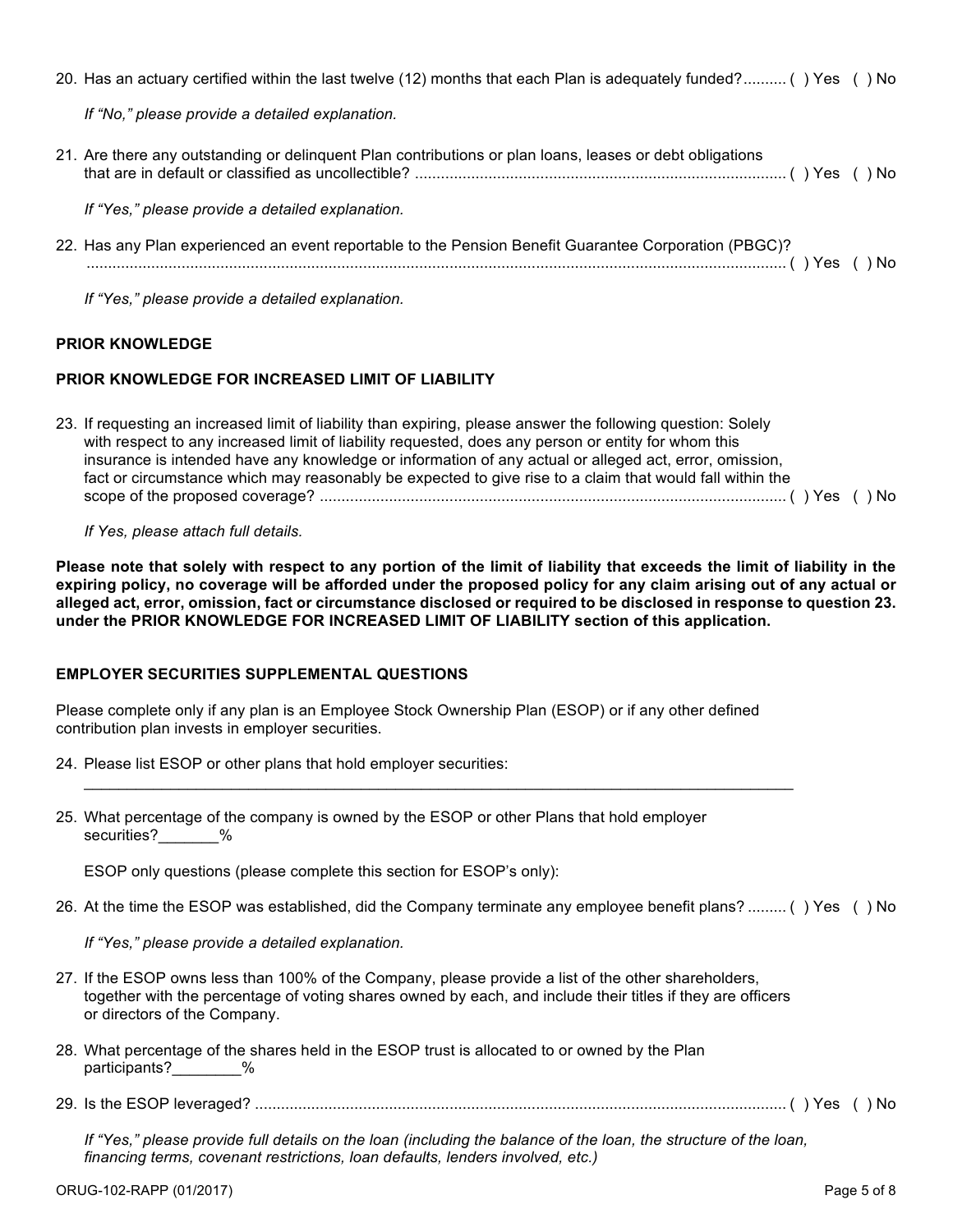30. How and when are Company employees able to "cash out"?

*Please provide full details.*

31. What are the repurchase and diversification obligations for the upcoming year and following year, and what impact will that have on the Plan?

*Please provide full details.*

32. Were the assets of the ESOP plan valued by an independent third party? .............................................. ( ) Yes ( ) No

*If "Yes," please provide full details including who performed the valuation and include a copy of the report.*

- 33. If there has been an increase or decrease in the stock over past two (2) valuations, please explain the variance.
- 34. Has the Company changed the formula for valuing its stock in the last five (5) years or since it was established (if less than five (5) years old)?.............................................................................................. ( ) Yes ( ) No

*If "Yes," please attach a copy of the amendment made to the Plan.*

#### **ADDITIONAL INFORMATION**

Please attach the following additional information if applicable:

35. As respects each of the five (5) largest Plans proposed for coverage, except health and welfare Plans:

- (a) A copy of the most recently filed Form 5500;
- (b) A copy of the most recent audited financial statement;

36. As respects any ESOP or other Plan holding employer securities proposed for coverage:

- (a) The most recent ESOP stock valuation report
- (b) The Plan financial statements for each ESOP or any other Plan holding employer securities

37. As respects any non-qualified Plan (plans not subject to Title I of ERISA) proposed for coverage:

- (a) A copy of the Plan document;
- (b) A copy of the most recent audited financial statement;

**Signing this application does not bind the undersigned or the Insurer to complete the insurance, however, if a policy is issued, this application will be the basis of the policy and a copy of this application will be attached to and made part of the policy. The Insurer is authorized to make any investigation and inquiry regarding this application as it deems necessary.**

**The undersigned, on behalf of all prospective Insureds, declares that the statements in this application and the information submitted herewith are true, complete and accurate. If there are material changes to any statements in this application or the information submitted herewith prior to the inception of the policy, the undersigned will immediately notify the Insurer of such changes who shall then have the right to change or withdraw any outstanding terms or proposal.**

**This application must be currently dated and signed by one of the following individuals: (1) the Chief Executive Officer, (2) the President, or (3) the Chief Financial Officer of the Company.**

**Maryland only:** If there are material changes to the risk during the 45-day underwriting period beginning on the effective date of coverage, the Insurer will have the right to either cancel coverage or recalculate the premium, pursuant to Section 12-106 of the Maryland Insurance regulations.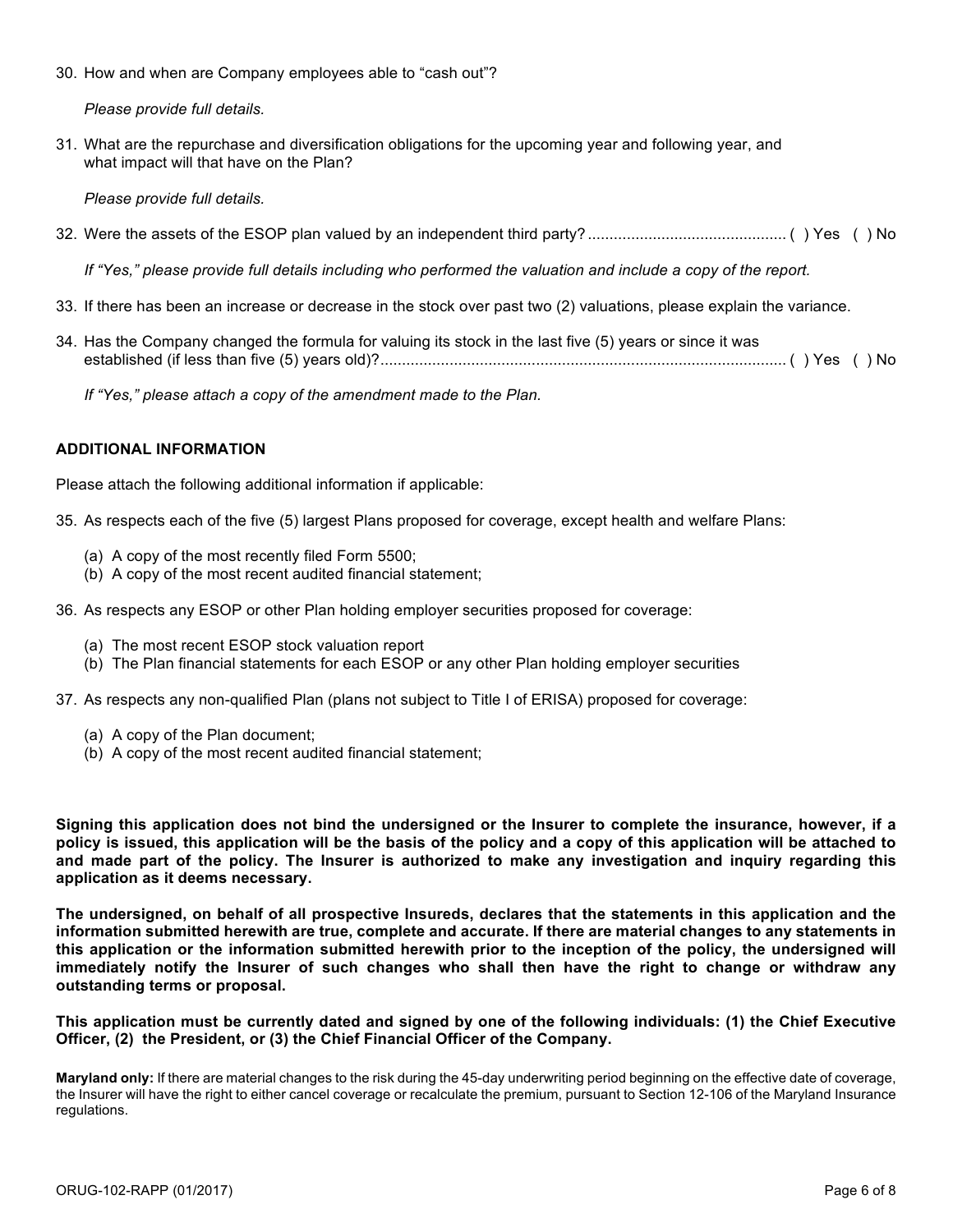#### **Fraud Warning**

(All States except: AL; AR; CO; DC; HI; KS; KY; LA; ME; MD; NJ; OH; OK; OR; PA; TN; WA)

Any person who knowingly presents a false or fraudulent claim for payment of a loss or benefit or knowingly presents false information in an application for insurance is guilty of a crime and may be subject to civil fines and criminal penalties.

**Alabama** – Any person who knowingly presents a false or fraudulent claim for payment of a loss or benefit or who knowingly presents false information in an application for insurance is guilty of a crime and may be subject to restitution fines or confinement in prison, or any combination thereof.

**Arkansas** – Any person who knowingly presents a false or fraudulent claim for payment of a loss or benefit or knowingly presents false information in an application for insurance is guilty of a crime and may be subject to fines and confinement in prison.

**Colorado** – It is unlawful to knowingly provide false, incomplete, or misleading facts or information to an insurance company for the purpose of defrauding or attempting to defraud the company. Penalties may include imprisonment, fines, denial of insurance, and civil damages. Any insurance company or agent of an insurance company who knowingly provides false, incomplete or misleading facts or information to a policyholder or claimant for the purpose of defrauding or attempting to defraud the policyholder or claimant with regard to a settlement or award payable from insurance proceeds shall be reported to the Colorado Division of Insurance within the department of regulatory agencies.

**District of Columbia** – It is a crime to provide false or misleading information to an insurer for the purpose of defrauding the insurer or any other person. Penalties include imprisonment and/or fines. In addition, an insurer may deny insurance benefits if false information materially related to a claim was provided by the applicant.

**Hawaii** – For your protection, Hawaii Law requires you to be informed that presenting a fraudulent claim for payment of a loss or benefit is a crime punishable by fines or imprisonment, or both.

**Kansas** – Any person who, knowingly and with intent to defraud, presents, causes to be presented or prepares with knowledge or belief that it will be presented to or by an insurer, purported insurer, broker or any agent thereof, any written, electronic, electronic impulse, facsimile, magnetic, oral, or telephonic communication or statement as part of, or in support of, an application for the issuance of, or the rating of an insurance policy for personal or commercial insurance, or a claim for payment or other benefit pursuant to an insurance policy for commercial or personal insurance which such person knows to contain materially false information concerning any fact material thereto; or conceals, for the purpose of misleading, information concerning any fact material thereto, commits a fraudulent insurance act.

**Kentucky** – Any person who knowingly and with intent to defraud any insurance company or other person files an application for insurance containing any materially false information or conceals, for the purpose of misleading, information concerning any fact material thereto commits a fraudulent insurance act, which is a crime.

**Louisiana** – Any person who knowingly presents a false or fraudulent claim for payment of a loss or benefit or knowingly presents false information in an application for insurance is guilty of a crime and may be subject to fines and confinement in prison.

**Maryland** – Any person who knowingly or willfully presents a false or fraudulent claim for payment of a loss or benefit or who knowingly or willfully presents false information in an application for insurance is guilty of a crime and may be subject to fines and confinement in prison.

**New Jersey** – Any person who includes any false or misleading information on an application for an insurance policy is subject to criminal and civil penalties.

**Ohio** – Any person who, with intent to defraud or knowing that he/she is facilitating a fraud against any insurer, submits an application or files a claim containing a false or deceptive statement is guilty of insurance fraud, which is a crime.

**Oklahoma** – Any person who knowingly and with intent to injure, defraud or deceive any insurer, makes any claim for the proceeds of an insurance policy containing any false, incomplete or misleading information is guilty of a felony.

**Oregon** – Any person who knowingly and with intent to defraud or solicit another to defraud an insurer: (1) by submitting an application containing a false statement as to any material fact, or (2) by filing a claim containing a false statement as to any material fact, may be violating state law.

**Pennsylvania** – Any person who knowingly and with intent to defraud any insurance company or other person files an application for insurance or statement of claim containing any materially false information or conceals for the purpose of misleading, information concerning any fact material thereto commits a fraudulent insurance act, which is a crime and subjects such person to criminal and civil penalties.

**Maine; Tennessee; Washington** – It is a crime to knowingly provide false, incomplete, or misleading information to an insurance company for the purpose of defrauding the company. Penalties include imprisonment, fines, and denial of insurance benefits.